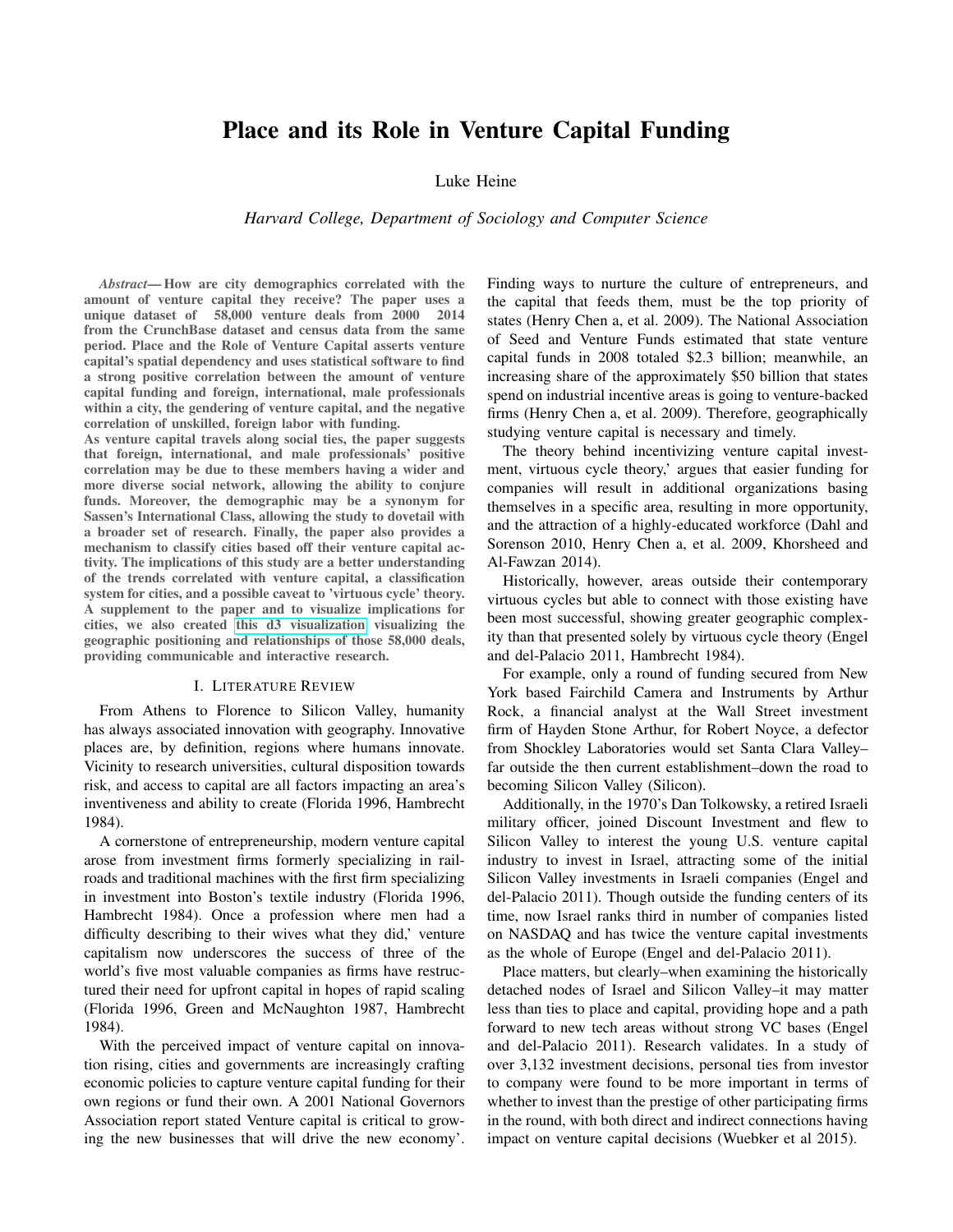The amount of investment dramatically impacts a city's funding structure, with a one standard deviation increase in the number of venture capital offices in an area associated with an increase of venture capital investments in that area of 49.7% (Henry Chen a, et al. 2009). But getting the right investment matters. Perhaps more important than the monetary infusion foreign investment brings, high-status investors bestow legitimacy that produces future investments because they are believed to be capable evaluators that affiliate only with promising organizations (Petkova et al. 2016). Therefore, foreign investment can legitimize behavior which is then imitated by those with local power and capital, meaning that investments in smaller, newer cities outside funding centers can have dramatic, cascading effects (Henry Chen a, et al. 2009, Petkova et al. 2016). Even in the case of early Silicon Valley, a New York investment started a wave of domestic activity directly contrasting other funding centers at the time. In the words of an active venture capitalist of the time:

Looking back, I am still amazed at how easy it was to raise money to start Hambrecht & Quist. My partner and I decided to start our firm one evening in San Diego. We wrote a brief four-page business plan on the plane. The next day, we visited four prominent San Francisco families that afternoon and by that evening we had raised a million dollars. I couldn't imagine doing that in New York, Boston, or Philadelphia. I know that my cousin, a Philadelphia banker, wouldn't have made the loan. But here in California, our investors are only one generation removed from the risk takers who had created the capital in the first place. Their willingness to take risks has its cultural roots in the pioneer traditions of this state...As a result, in 1981, California venture funds raised nearly three times the amount of capital raised by those of any other state, and accounted for over one-third of the capital raised nationwide. California also accounted for 36% of the new venture financings during 1981, over half of which were located in Santa Clara County alone. (Hambrecht 1984). As shown in Santa Clara Valley, previous investment into Fairchild Instruments by a high-power actor not only infused capital but loosened capital from domestic investors who then may make riskier choices, showing that where funding comes from matters and meaning that proportional domestic spending may offer a proxy to gauge a region's VC stage (Silicon). And as tastes change for those with access to capital, we may be on the cusp of a venture capital revolution. Increasingly transnational and globalized, those that have the power to invest are an increasingly cosmopolitan class, less bounded by place than ever before, presenting a huge opportunity for newer, less well-known innovation regions (Sassen 2000). With an increased willingness to inhabit and invest in places fluidly, increasingly cosmopolitan investors open opportunities for new cities enabled by heightened globalization and telecommunication to acquire capital outside their conventional centers (Sassen 2000). Most encouraging for newer cities, coupled with the elite's changing tastes, research states that geographically diverse investments also produce the highest investment returns when compared to domestic investments in established centers (Henry Chen a, et al. 2009).

Encompassing more than half the 1,000 venture capital firms listed in Pratt's Guide to Private Equity and Venture Capital, the venture capital firms located in Boston, NYC, and SF outperform those in other cities, but–importantly– not from their domestic, local investments but by their investments in different regions (Henry Chen a, et al. 2009). Though perhaps counter intuitively, why geographically diverse firms outperform VC's that invest in only local, bluechip, virtuous cycle portfolios' is thought to be due to a higher barrier of entry, resulting in an extra layer of quality control and skepticism before investment (Henry Chen a, et al. 2009). And as firms continue to seek areas with larger returns, being a new innovation region outside current centers may not be a disadvantage but a huge opportunity.

Further necessitating the consideration of domestic investment in funding regions, predictably diminishing returns on investments occur as more venture capital flows to a specific area past a certain point (Henry Chen a, et al. 2009). Therefore, an opportunity for newer innovation centers seeking capital, older innovation centers look outside established centers to invest, captured in a lower domestic VC investment percentage (Henry Chen a, et al. 2009). Therefore, the percentage of domestic investment may also indicate a center's maturity by its investors' actions in investing elsewhere (Henry Chen a, et al. 2009).

#### II. DATA

To test the international class's impact and inspect funding centers' nature, this paper uses data from CrunchBase.com and the 2010-2014 American Community Survey. Sourced from a foremost venture capital database, the CrunchBase dataset has 500,000 companies and 86,000 investor rounds reported. Extracted via a public API on March 4th, 2014, the Crunchbase data set contains all the information preceding the pull date with the study investigating 86,000 instances of funding rounds and their information including Investor Location, the investor's geographic location upon time of investment; Round Amount, the amount of money transmitted between investor firm and capital; and Company Location, the region where a company is headquartered.

Allowing us to better understand the impact of ties to place in global venture capital, the impact of legitimization, and whether an area is financially saturated, examining not just funding amount but the origin of funding and asserting the role of foreign and domestic origin offers a more granular consideration of place's impact. By considering place, the data also allows the assertion of the percentage of funding companies receive from the city they are based in along with the amount of investment by domestic firms, useful for regions as they seek funding and for understanding ties' role in an ever expanding venture capital field.

The second data set is sourced from the 2010-2014 American Community Survey via Social Explorer on April 9th, grouped by Metropolitan Statistical Area for the top 48 domestic VC metropolitan areas as identified by the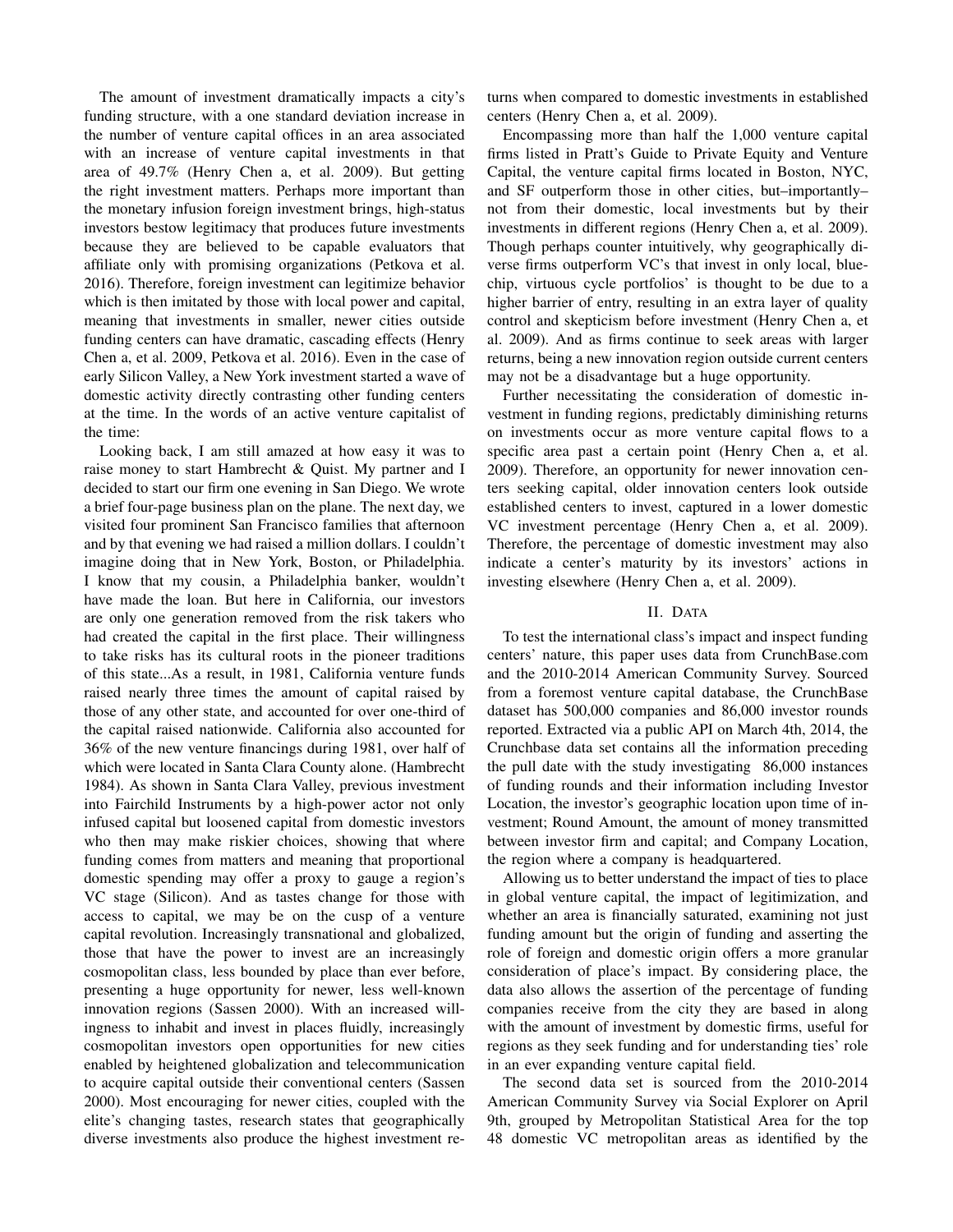CrunchBase aggregated dataset and contains all available ACS statistics on demographics, socio-economic standings, gender, and residents' birth country for a given area.

## *A. Data Treatment*

Treating the CrunchBase data for use involved subsetting the Investor Location, Round Amount, and Company Location entries from the complete data set and converting all string entries for those columns to lower case, stripping any non-alphanumeric characters from the entries and trimming any trailing spaces. After the automated data conditioning, I then corrected near string matches to equalities to allow value summing by equivalent values–for example, manually converting singapur' to singapore' in the data sheet. Due to the scraping method, the CrunchBase data erroneously duplicated the investment round's total aggregate dollar value for each individual investor's round contribution. To correct, I grouped data for where investment dates, unique company id, and investment series were equal, selected the first inputted individual round amount–which correctly identifies the total not individual round investment–counted the duplicate number, and then replaced the individual investor amounts by the total amount raised divided by the duplicate amount.

After correcting the individual investment amounts, I coded for when investment place and investment location equaled each other–indicating an investment by a firm in its own city–then aggregated total investments by region string name to find an area's total investment. I then repeated the process for only domestically coded instances to find the total amount of domestic investment. To find the domestic invested percentage, I divided the area's total domestic aggregated investmentsummed by the method describedby the region's total investment. To find the percentage of domestically raised funds, I substituted raised funds for invested and repeated the process.

In order to test Sassen's proposed international class's impact and better understand how cities attract investment, I then merged the top 48 US VC metropolitans' total investment, total domestic investment, and the percentage of domestic investment with the respective ACS data to create a new data set including ACS and CrunchBase data. Partly due to the San Francisco Bay Region, the aggregated total funding values behave exponentially, justifying a logarithmic transformation on the response variable before linear modeling. Transforming total invested dollars by log10, the regional total funding data displays less skew and behaves more normally.

## *B. Data Methods*

Testing Sassen's international class's impact and the roles of ties on a region's total VC funding is possible by regressing the traits she ascribes to the class on the now log-transformed data set and inspecting their impact. By namesake, she attributes rising internationality with the class, writing that not only the transmigration of capital...takes place in this global grid but people. Regressing the ACS's foreign-born-population metrics on total investment, therefore, provides a way to proxy the international class's hypothesized positive impact on total and domestic investment. Sassen also notes rising inequality with internationalization, writing that when cities become more internationalized, they attract both a transnational professional workforce, and poor, mostly migrant workers. As the two foreign classes Sassen describes have disparate capital and means, a detectable split should exist in foreign residents' impact on regional funding, meriting the use of an interaction variable. And as more individuals immigrate with dramatically different capital to a region, the Gini coefficient should increase and be positively correlated with total funding. Sassen additionally highlights wealth and class. Possessing disproportionate affluence, the ACS's percentage of those earning over \$200,000 in a region and the percentage of professionals in a region provides another means to proxy the international class and its impact on cities by linearly modeling against total investment.

## *C. Data Analysis*

*1) Impact of Gini:* Statistically testing Sassen's proxies, linearly regressing the regional Gini coefficient in a least squares model as a predictor for total funding displays the Gini coefficient being correlated with near positive significance in predicting a city's total funding with a p-value above .05. The variable has limited descriptive power, though, with only 9.367 log10 dollars in total funding describing a perfectly equal to unequal transition. Though displaying the positive significance in line with Sassen's theory, the Gini coefficient by itself is marginally descriptive.

*2) Impact of Foreign Born:* Validating Sassen, a city's foreign-born population is positively correlated with a city's total funding though lacking descriptive power as a perfectly domestic to international population change displays a marginal 5.23 log10 dollar increase, showing an only foreignborn model's limitations. Capturing the Gini coefficient's descriptive power, adding the foreign-born percentage to the model causes the Gini coefficient to lose near significance. [1](#page-2-0)

*3) Impact of Wealth:* Indicating personal wealth's positive effect, regressing a region's percentage of individuals earning more than \$200,000 as an independent variable along with the foreign-born percentage to predict total funding shows that the wealth variable has a strong, statistical positive relationship with a city's total raised funding amount. A 10% increase in a region's population making over \$200,000 is correlated with a \$5.50 increase in log10 funding or the same impact that moving from a completely domestic to foreign-born city offers. Due to its descriptive power, when incorporating the wealth percentage the foreign-bornpercentage variable moves from high significance to near

<span id="page-2-0"></span><sup>&</sup>lt;sup>1</sup> Using foreign population to approximate the international class has some limitations as it excludes the American international class, a disproportionately large international class subsection due to disproportionately high affluence. Using the percentage of internationally born citizens, however, still has justification, while not a complete encapsulation of the class, as it directly relates to Sassen's definition.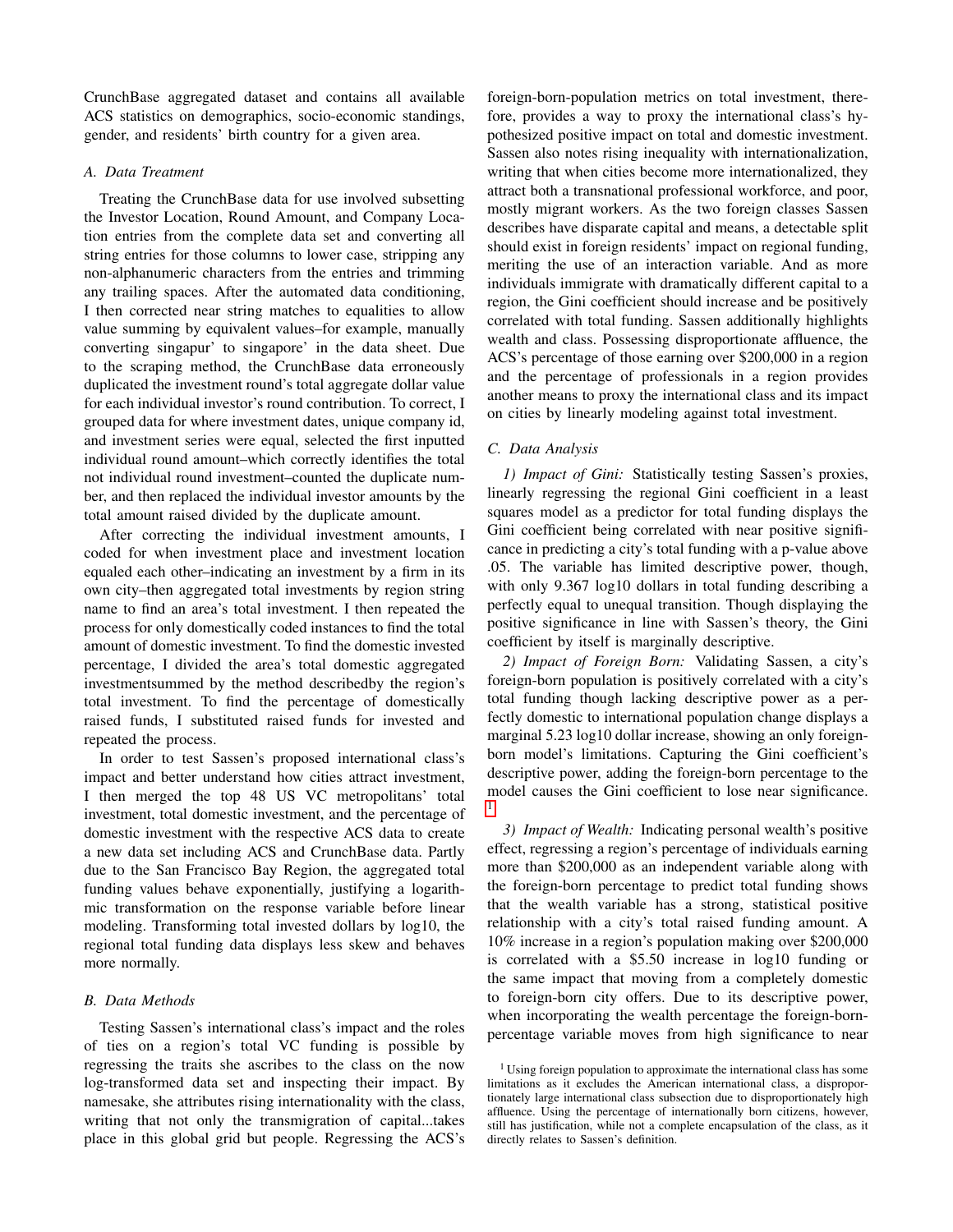significance with much of the descriptive power of the percentage of foreign born being captured in the percentage of those earning over \$200,000.

*4) Gendering of Venture Capital:* When regressing the male percentage of professionals from all backgrounds in a region as defined by the ACS versus total investment, there is a slight significant relationship between the percentage and total funding, illustrating male professionalization's importance. When regressing the percentage of female professionals to total funding, however, the model has no significance, showcasing an outcome differing by gender.

*5) Impact of Foreign Born Professional and Unprofessional labor:* To assert the impact of foreign-born professionals I introduced a variable interacting a region's male professionals and foreign-born to test Sassen's international class. When used to predict total funding, the interaction variable displays a strong positive correlation with vastly more descriptive power than either the foreign born or professional percentage alone. Directly inline with the Sassen's theory, a 10% interaction variable increase is correlated with a \$52.3 log10 increase in funding, illustrating the powerful correlations that the professional, international class has on a city's funding. The foreign born variable when not interacted with professionals additionally displays a significant negative coefficient, illustrating Sassen's writing on immigrant differences and capturing the human capital split in immigrants.

| Variables                     | Estimate    | Standard Error |
|-------------------------------|-------------|----------------|
| $%$ foreign                   | $-12.0025*$ | (4.8422)       |
| % male professional           | $-15.8173'$ | (7.8716)       |
| % foreign*% male professional | 169.069***  | (47.1770)      |
| Constant                      | $9.6866***$ | (.7984)        |
|                               |             |                |

 $\frac{1}{p}$  y < 0.1, \* p < 0.05, \*\* p < 0.01, \*\*\* p < 0.001

*6) Impact of Foreign-born Females and Professionals vs. Male:* Repeating the interaction steps with female professionals, despite having little descriptive value alone, the female professional interaction variable has stronger significance with total funding than the male professional interaction variable as indicated by the p-value, with a 10% increase resulting in a \$29.9 log10 increase. As with the male, the foreign-percentage variable by itself displays the negative correlation predicted by Sassen's human capital split. Significant in predicting a region's total funding when interacted with foreign-born, the female professional interaction variable demonstrates the unique relationship between internationality and professionalization as proposed by Sassen.

Internationalization and professionalization have significance, but comparing the model's descriptive quality with a place's wealth–a critical component in virtuous cycle–means comparing the foreign-born male professional interaction variable with a region's percentage of those earning over \$200,000 and foreign born. The foreign-born and wealth interaction variable displays strong statistical significance for predicting total funding with the un-interacted wealth percentage variable remaining significant. Comparing the wealth-foreign interaction variable with the female-foreign and male-foreign interaction variables, high collinearity and shared variance exists between the three, underscoring the variables' similarities and descriptive nature.

Not just a means to an end, though, the foreign-born and male professional model provides a more useful model for predicting total funding as it provides a theoretical mechanism for how cities become wealthy while offering a similar MSE, R-squared value, and a more stable q-q plot than the wealth-foreign interaction. The female foreignborn professional percentage, on the other hand, performs worse than the professional, foreign-born percentage in terms of q-q fit and predicting total funding, again showing the gendering of capital and variation between male and female professionals. While having wealth and being professional and foreign born are highly correlated, the foreign-born professional interaction variable offers higher value to cities as it provides a means by which cities acquire wealth.

*7) Comparing Wealth and Foreign-born, Professionals's Impact:* Expanding past the wealthy international demographic, comparing the foreign-born, male, professional percentage regression with the percentage of those earning \$200,000 from all backgrounds when regressed on total funding, the foreign-born-professional interaction variable has only marginally higher MSE and lower adjusted rsquared values while the male international-professional q-q plot displays similar fitting qualities and absorbs outliers. Both having validity, the foreign-born, male interaction variable explains similar variance with the percentage of those earning \$200,000 from all backgrounds. Demonstrating the international class's significance and forwarding a mechanism past just an area's immediate wealth, the percentage of male foreign-born professionals provides an equally or more descriptive model than the female-professional interaction model, the interaction between the percentage of those making over \$200,000 and foreign-born, and the percentage of those earning over \$200,000 from all backgrounds, indicating both venture capital's gendering and international professionalization's nuanced significance in a city's ability to raise capital.

#### III. ANALYSIS IMPLICATIONS

Displaying the international class's impact, foreign-born, male, professionals provide a reasonable predictor for total funding possibly through wider, international social networks, important for funding as noted by Wuebker. Showing the disproportionate effect the wealthy have on attracting investment, the median income of a city has little impact on overall funding. And as professionalization involves building ties to wealth and management, their social networks would hold high power for cities andas shown by the modelparticularly when globalized. Individuals earning ACS professional status may also better describe traits that contribute to funding companies than the wide range of how one can earn more than \$200,000. Another possibility, the foreign professionals living in the United States may also comprise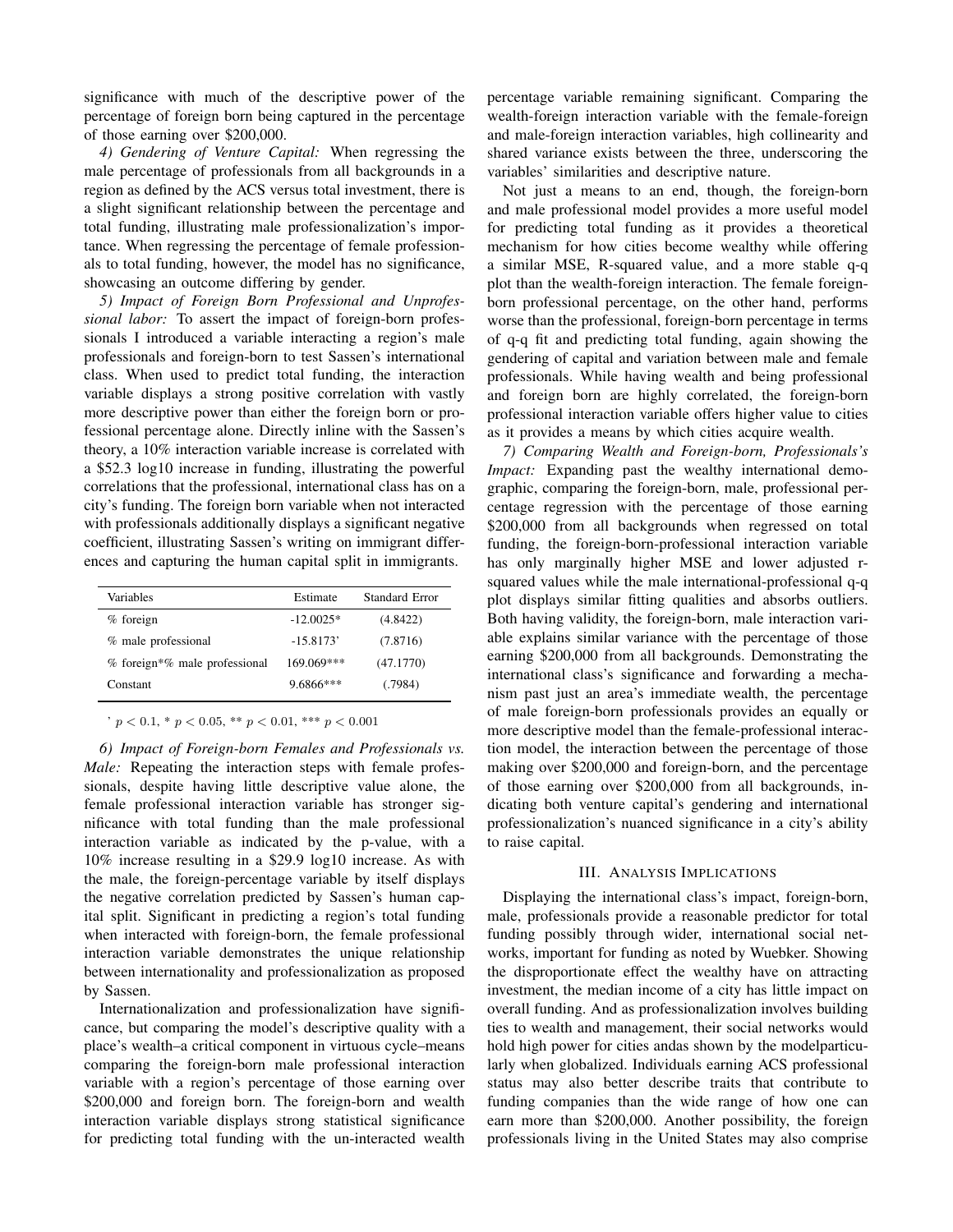

an elite group of global professionals. In any case, the interaction variable displays that a city's ability to attract a professional, male, and international class is correlated with its ability to secure investment to a similarly high degree as the percentage earning over \$200,000 in a city.

So while a region's immediate wealth is highly correlated with garnering investment so too is foreign professionalization independent of wealth. Instead of a virtuous circle, where all activity takes place within an established ecosystem, the significance of foreign-born professionals suggests a virtuous lattice, where the ability to attract ties to the international classand the ties that come with themhas significance along with the nodes themselves, a concept further solidified by city classification and when visualizing the data.<sup>[2](#page-4-0)</sup>

## IV. PROPOSING A NEW METHOD TO CLASSIFY CITIES' ROLE IN VENTURE CAPITAL

A refinement of virtuous circle, and as detailed by Wuebker, the ability to receive funding depends on ties as well as place. How cities attract these connections and their significance widely varies, and as some ties have as much significance as immediate domestic wealth on the ability to raise funds, it merits creating a city classification system that expands past virtuous cycles strictly wealth-based focus and that includes funding origins. Summing investment instances coded for domestic regionwhen a firm invests in their own cityand dividing by the total amount invested by the region's firms yields the percentage of domestic investment from VC's. By repeating the process for the funding raised by companies, summing the amount of domestically  $3$  coded instance by regionthe investments raised from domestic fundersand dividing by the total amount of money raised by the region yields the domestic percentage of raised money. For clarity, the two percentages, though seemingly similar, measure completely different scenarios. For example, a region with a small VC scene may heavily invest in their own city, making one percentage high, but that funding may account for only a small percentage of the total money that companies raise in the city. Dividing cities into four groups by a 25% domestic investment cutoff and a 25% domestically raised cutoff results in four uniquely different city charactersselfsustaining centers, tech hubs, spatially mismatched centers, and financial center. See table in appendix and visualization.

#### *A. Self Powered Cities*

Self-powered centersBoston and San Franciscodisplay high proportional amounts of investment from investors based in the city along with high proportional amounts of domestically raised funding by companies. Here, the high percentage of domestic financial activity is indicative of localized, geographic capital and also strong companies that attract investment. In other words, self-powered cities have both strong finance and tech presences that complement one another. In addition, these cities are also some of the world's most diverse, providing local access to international networks. [4](#page-4-2) Exemplifying virtuous cycle theory, self-powered

<span id="page-4-2"></span><sup>4</sup>Cities that are conducive to immigration may also have political qualities that are more favorable to fund raising and the International class.

<span id="page-4-0"></span><sup>2</sup> Importantly, Sassen never mentions a particular educational pedigree for the international class, and when running correlations between total funding and the percentage of those receiving bachelor or doctorate degrees, the coefficients are negligible for the dataset. In Adam Grant's book Originals, the Wharton professor notes that individuals will make riskier decisions if their risk is minimized in other areas, a perspective repeated by an interviewed Anthos Capital associate. The investor noted that whether the firm's invested founders had health care impacted their portfolio and company outcomes. In this data set, however, the percentage of health care coverage has low predictive power on total investment most likely due to health care's availability in sectors not traditionally funded by venture capital.

<span id="page-4-1"></span> $3$  Domestic in this paper refers to an interaction within the same city while foreign refers to an interaction outside the city.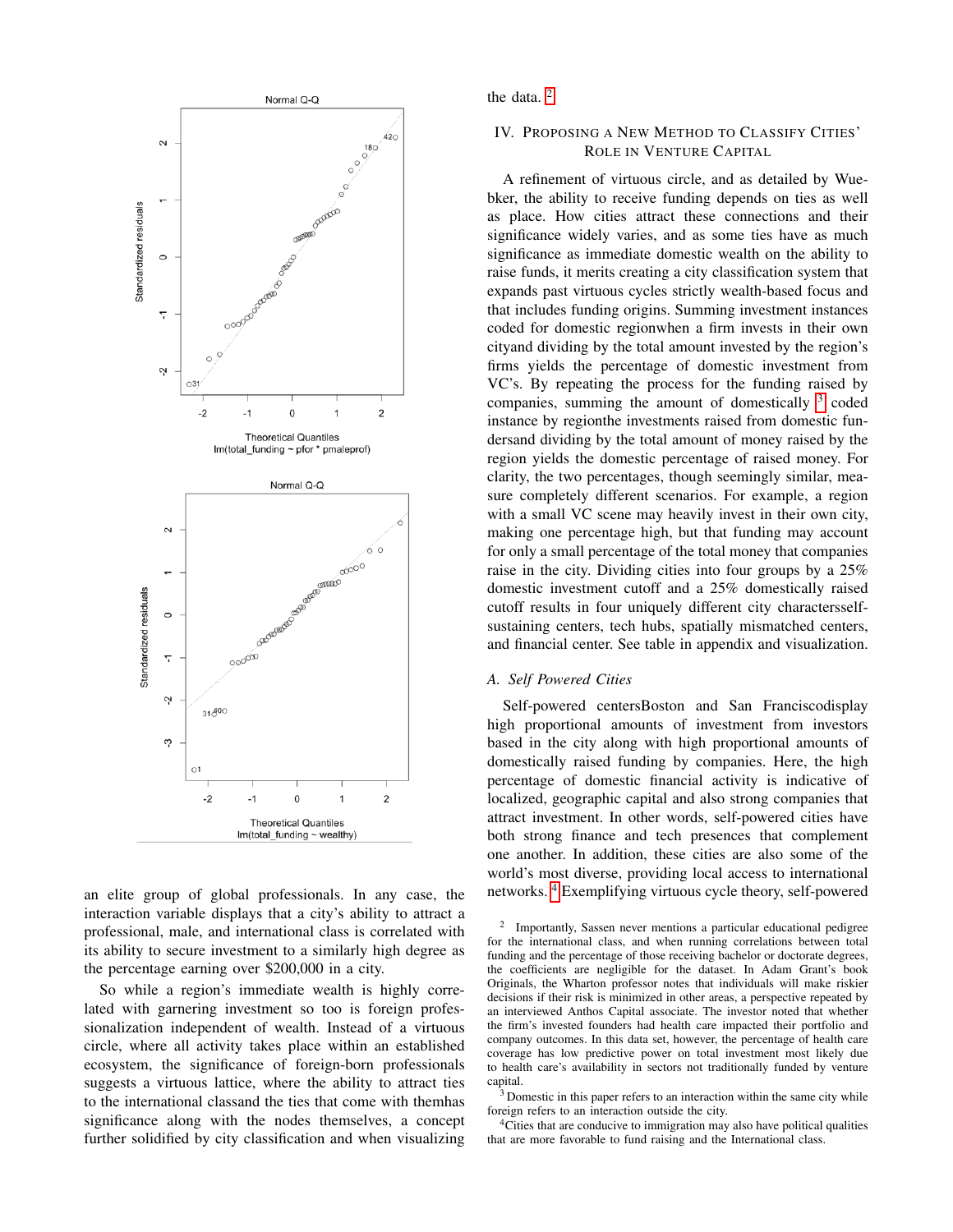cities have companies attracting high foreign investment along with high domestic investment. [5](#page-5-0)

## *B. Tech Hubs*

Exhibiting a more cosmopolitan nature than explained by virtuous circle theory, the second class of cities represents smaller, younger cities that lack a high domestic VC presence compared to self-powered centers that disproportionately receive funding from other cities. These cities, such as Austin and Seattle, represent a class of cities where domestic VC's channel high amounts of investment into the region they occupy but an amount only accounting for a small proportion of the total received funding due to the high influx of foreign capital. Methodologically, these cities' investors invest over 25% of total investment domestically with the total domestic amount of money raised by the city below 25%. As explained by Henry Chen et al, these cities possess desirable businesses, accounting for the high inflow of capital, and as with a young Silicon Valley and Israel, the high degrees of foreign investment's legitimization may also influence the high level of domestic investment. Due to these cities' high reliance on foreign funding, ties to funding centers matter greatly for these cities' companies.

## *C. Spatially Mismatched*

Exemplified by LA, Minneapolis, Shanghai, and Dallas's domestic activity, the third city type displays spatial mismatch between local VC and tech needs–either with VC capabilities or interests being unable to match local companies' needs or local companies being unable to match the VC needs. Methodologically, cities exhibiting spatial mismatch have less than 25% total domestic investment along with sub 25% in total money raised domestically. In practice, this may result from sub-tier local tech not fitting the portfolio needs of highly-rated VC firms in primarily investor cities or from nascent local VC firms being unable to fulfill the needs of top-rated companies. As a result, firms invest elsewhere along with companies drawing their funds from other means. In these cities, ties and links to other cities, along with attracting the International class, may hold most importance due to regions' heavy reliance on both non-domestic funding and investment.

Geographic positioning to other cities may also cause spatial mismatch as one city's virtuous cycle may be a vicious cycle for others, making it more difficult for other regions to build critical mass as neighboring regions captures its funding. While economically efficient, allocation of resources may not be desirable from the perspective of local governments and other cities that seek local employment growth (Henry Chen a, et al. 2009). Considering their spatial relation to one another, SF Bay and Austin may have detrimental impact on Sacramento and Dallas's ability to start their own centers.

## *D. Finance Centers*

The fourth category represents financial centers, cities that have high amounts of funding sourced by companies from local investors but that accounts for only a small percentage of a city's total investment, meaning that these cities primarily function as funding centers. In other words, the city's companies raise more than 25% of total funding from within the city but the city's venture capital firms invest less than 25% of their portfolio domestically. Exemplified by New York City, London, and Paris, these cosmopolitan cities contain high international class amounts and seemingly have more capital than startups, with most funding proportionately going to other cities. Though sharing many census characteristics with self-sustaining cities, in financial centers only a small portion of foreign investor money funnels into the cities' startupsperhaps also due to financial crowding by domestic centers. In other words, financial centers are VC first, startup center second. And as shown with historic Silicon Valley and New York City, ties to these cities hold much value for fledgling venture capital cities. <sup>[6](#page-5-1)</sup>

## V. IMPLICATIONS

Considering the percentage of domestic funding invested and raised provides a way to assess a city's ties to others, better describing city natures and opening the possibility to assess cities beyond their immediate space but also their actions. Showcasing the range of feasible funding structures for cities through domestic activity also shows virtuous circle theory's limitations through the variety in which region's acquire funding. Creating a city classification system provides additional and transmissible insight for cities by moving past the binary, one-sized virtuous cycle and is useful for cities when considering strategic partnerships and symbiotic relationships with other cities along with better governance for their own. For example, in known finance cities city governance may transition slotted subsidies encouraging venture capital to tech companies and universities.

Illuminating the significant effect foreign-born, male professionals have on a city's total funding allows the opportunity to display the importance of ties to placenot just place itself. Instead of a solely wealth-based narrative, international, male, professionals also have high importance in predicting total funding, possibly through highly socially integrated careers, as shown by Wuebker et al. Through social ties having impact, by definition a city's ability to raise capital is in part relational, indicating a necessary addition to virtuous circle theory: place matters, but so too, and sometimes more importantly, does its ties to others. And by funding being impacted by more than just a region's ability to fund itself liberates cities that do not currently have a high venture capital concentration.

<span id="page-5-0"></span><sup>5</sup> While also relatively self-feeding, due to the strength of these cities, it should also be noted that they also fund many other cities.

<span id="page-5-1"></span><sup>6</sup> Importantly, the classified city examples are sorted by total funding and total money raised but classifications may vary based upon industry. Minneapolis, MN is classified as spatially mismatched by total funding, as an example, but is considered a self-sustaining city for biotech. In addition, as enabled by the visualization, city types can also differ by year, thoughand as shown by the visualizationthere's high inertia in cities to do so.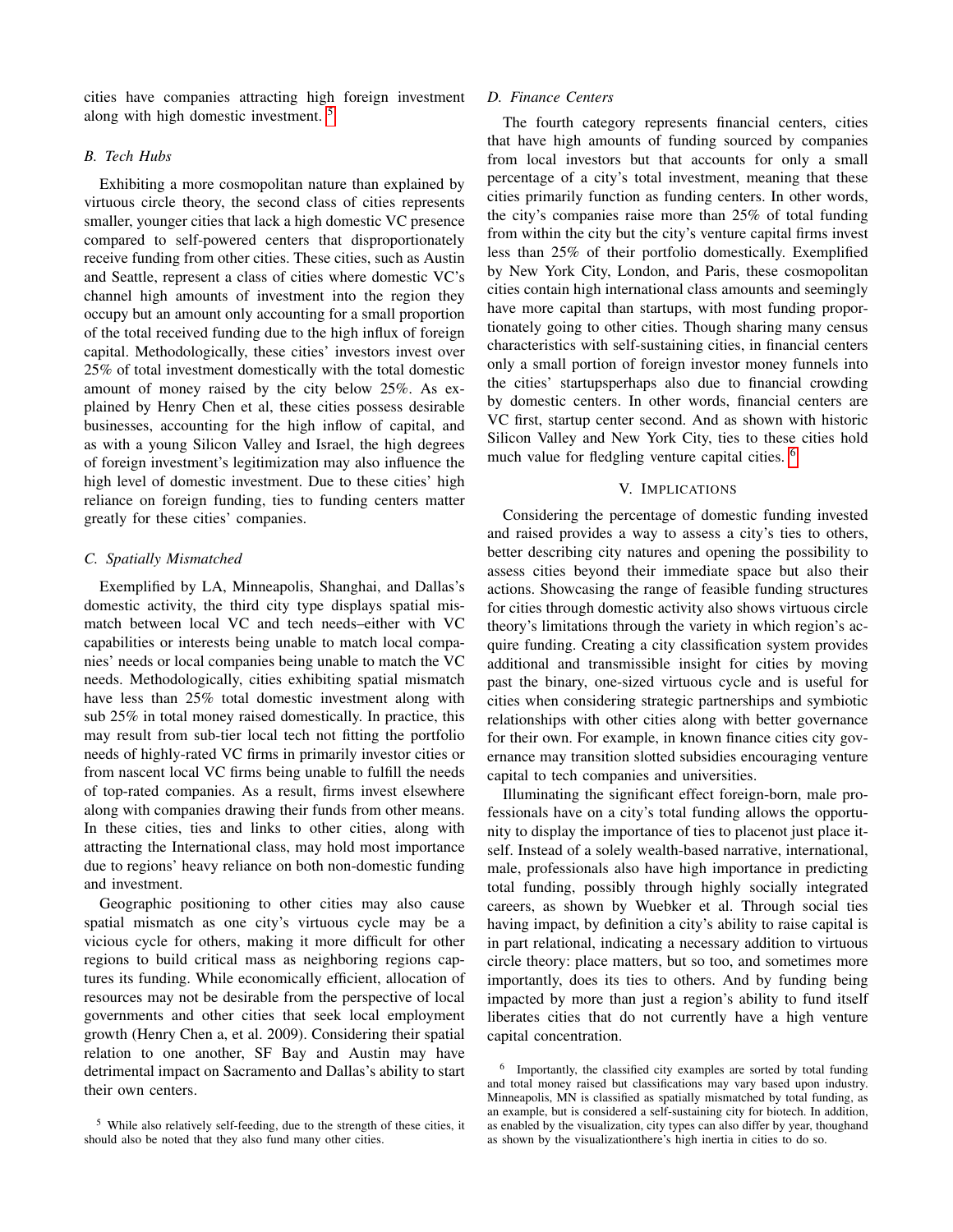#### VI. CONCLUSION

Venture capital is more spatially fluid and dynamic than described by a solely place-based narrative as shown through establishing the international class's significance and illustrating the variety of city structures, therefore meriting a more flexible framework that includes ties to other places. Further research should examine how cities transition from one classification to another–as exemplified by historic Silicon Valley exhibiting high Tech Hub characteristics before becoming a self-sustaining powerhouse. Additionally, Sassen's argumentation opens an interesting opportunity to track how residents move from one city to another, potentially illuminating a tightly interconnected human and financial marketplace, possibly showing how one can influence the other. Further study should additionally delve deeper into venture capital's gendering and the theoretical and statistical reasons why female professionalization has no significance when regressed with total funding.

Providing cities and governments with a better model of how venture capital acts and who can conjure funding, including ties' importance fosters greater understanding of who funds innovation and from where. And as Sassen's international class becomes increasingly cosmopolitan, a possible renascence of venture capital could result as male, foreign, professionals connect with more regions. In the 21st century, place matters but by showing internationalities significance and cities' interdependence, so too does connection to place, meriting varying city classifications, asserting that the male international class has significance in determining a city's funding, and providing a flexible addition to the virtuous circle paradigm.

#### **REFERENCES**

- [1] Antoaneta P. Petkova, Violina P. Rindova, Anil K. Gupta, (2013) No News Is Bad News: Sensegiving Activities, Media Attention, and Venture Capital Funding of New Technology Organizations. Organization Science 24(3):865-888.
- [2] Chen, Henry, Paul Gompers, Anna Kovner, Josh Lerner. Buy Local? The Geography of Venture Capital. Journal of Urban Economics 67 (2010): 90-102. 28 Mar. 2016.
- [3] Dahl, Michael S and Olav Sorenson. The Migration of Technical Workers. Journal of Urban Economics 67 (2010): 33-45. Web. 28 Mar. 2016.
- [4] Engel, Jerome S., and Itxaso Del-Palacio. "Global Clusters of Innovation: The Case of Israel and Silicon Valley." California Managament Review 52.2 (2011). Web.
- [5] Florida, Richard, and Mark Samber. "Capital and Creative Destruction: Venture Capital, Technological Change, and Economic Development." (1994). Web. 28 Mar. 2016.
- [6] Green, Milford B., and Rob B. McNaughton. "Interurban Variation in Venture Capital Investment Characteristics." Urban Studies 26 (1989): 199-213. Web. 29 Mar. 2016.
- [7] Hambrecht, William R. "Venture Capital & the Growth of Silicon Valley." California Management Review 26.2 (1984). Web. 29 Mar. 2016.
- [8] Khirsheed, Mohammad S., and Mohammad A. Al-Fawzan. "Fostering Universityindustry Collaboration in Saudi Arabia through Technology Innovation Centers." Innovation: Management, Policy & Practice 16.2 (2014): 224-37.
- [9] Sassen, S. New frontiers facing urban sociology at the Millennium. The British Journal of Sociology, 51: 143159. (2000). Web. 29 Mar. 2016.
- [10] "Silicon Valley." American Experience. PBS WGBH. Boston, MA, 2013. Web.
- [11] Wuebker, Robert, Nina Hampl, and Rolf Wustenhagen. The Strength of Strong Ties in an Emerging Industry: Experimental Evidence of the Effects of Status Hierarchies and Personal Ties in Venture Capital Decision Making. Strategic Entrepreneurship Journal 9 (2015): 167- 187.